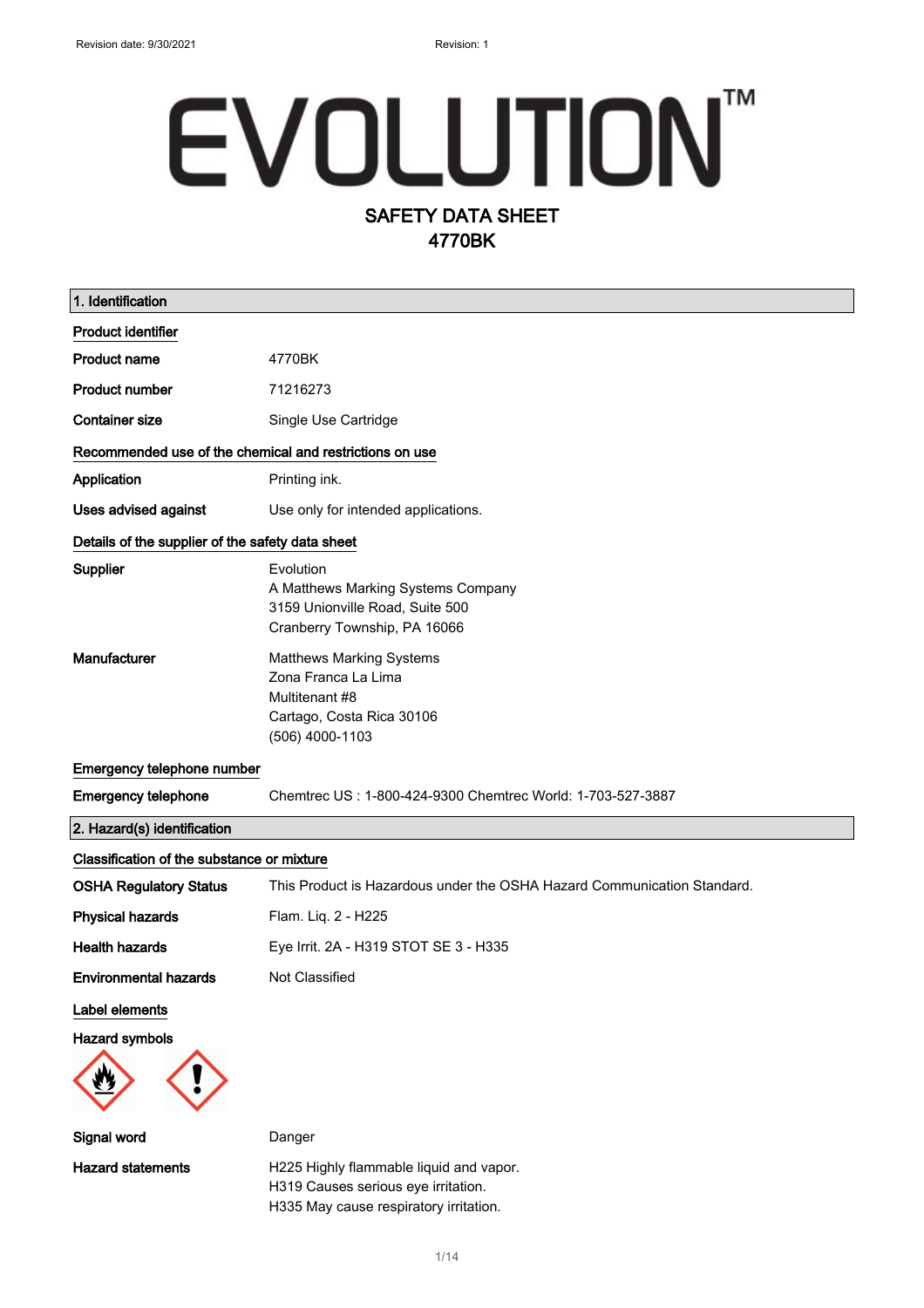| <b>Precautionary statements</b> | P210 Keep away from heat, sparks, open flames and hot surfaces. No smoking.                |
|---------------------------------|--------------------------------------------------------------------------------------------|
|                                 | P280 Wear protective gloves/ protective clothing/ eye protection/ face protection.         |
|                                 | P305+P351+P338 If in eyes: Rinse cautiously with water for several minutes. Remove contact |
|                                 | lenses, if present and easy to do. Continue rinsing.                                       |
|                                 | P312 Call a poison center/ doctor if you feel unwell.                                      |
|                                 | P403+P233 Store in a well-ventilated place. Keep container tightly closed.                 |
|                                 | P501 Dispose of contents/ container in accordance with national regulations.               |
|                                 |                                                                                            |

# 3. Composition/information on ingredients

| <b>Mixtures</b>                                                                                                           |           |
|---------------------------------------------------------------------------------------------------------------------------|-----------|
| <b>Methyl Ethyl Ketone</b>                                                                                                | 50-<80%   |
| CAS number: 78-93-3                                                                                                       |           |
|                                                                                                                           |           |
| Classification<br>Flam. Liq. 2 - H225                                                                                     |           |
|                                                                                                                           |           |
| Eye Irrit. 2A - H319<br>STOT SE 3 - H335                                                                                  |           |
|                                                                                                                           |           |
| Cyclohexanone                                                                                                             | $5 - 10%$ |
| CAS number: 108-94-1                                                                                                      |           |
|                                                                                                                           |           |
| Classification                                                                                                            |           |
| Flam. Liq. 3 - H226                                                                                                       |           |
| Acute Tox. 4 - H332                                                                                                       |           |
|                                                                                                                           |           |
| <b>Solvent Black 29</b>                                                                                                   | $1 - 5%$  |
| CAS number: 61901-87-9                                                                                                    |           |
| Classification                                                                                                            |           |
| Eye Irrit. 2B - H320                                                                                                      |           |
| Aquatic Chronic 2 - H411                                                                                                  |           |
|                                                                                                                           |           |
| Ethanol                                                                                                                   | $1 - 5%$  |
| CAS number: 64-17-5                                                                                                       |           |
|                                                                                                                           |           |
| Classification                                                                                                            |           |
| Flam. Liq. 2 - H225                                                                                                       |           |
| Eye Irrit. 2A - H319                                                                                                      |           |
|                                                                                                                           |           |
| The full text for all hazard statements is displayed in Section 16.                                                       |           |
| <b>Composition comments</b><br>This material does not contain any Hazardous Air Pollutants (HAPS) as defined by the Clean |           |

| 4. First-aid measures       |                                                                                                                                                                                                   |
|-----------------------------|---------------------------------------------------------------------------------------------------------------------------------------------------------------------------------------------------|
| Ingredient notes            | The exact percentage/concentration is withheld as a trade secret in accordance with 29 CFR<br>1910.1200. The exact identity is withheld as a trade secret in accordance with 29 CFR<br>1910.1200. |
| <b>Composition comments</b> | This material does not contain any Hazardous Air Pollutants (HAPS) as defined by the Clean<br>Air Act under the US Environmental Protection Agency (EPA).                                         |

# Description of first aid measures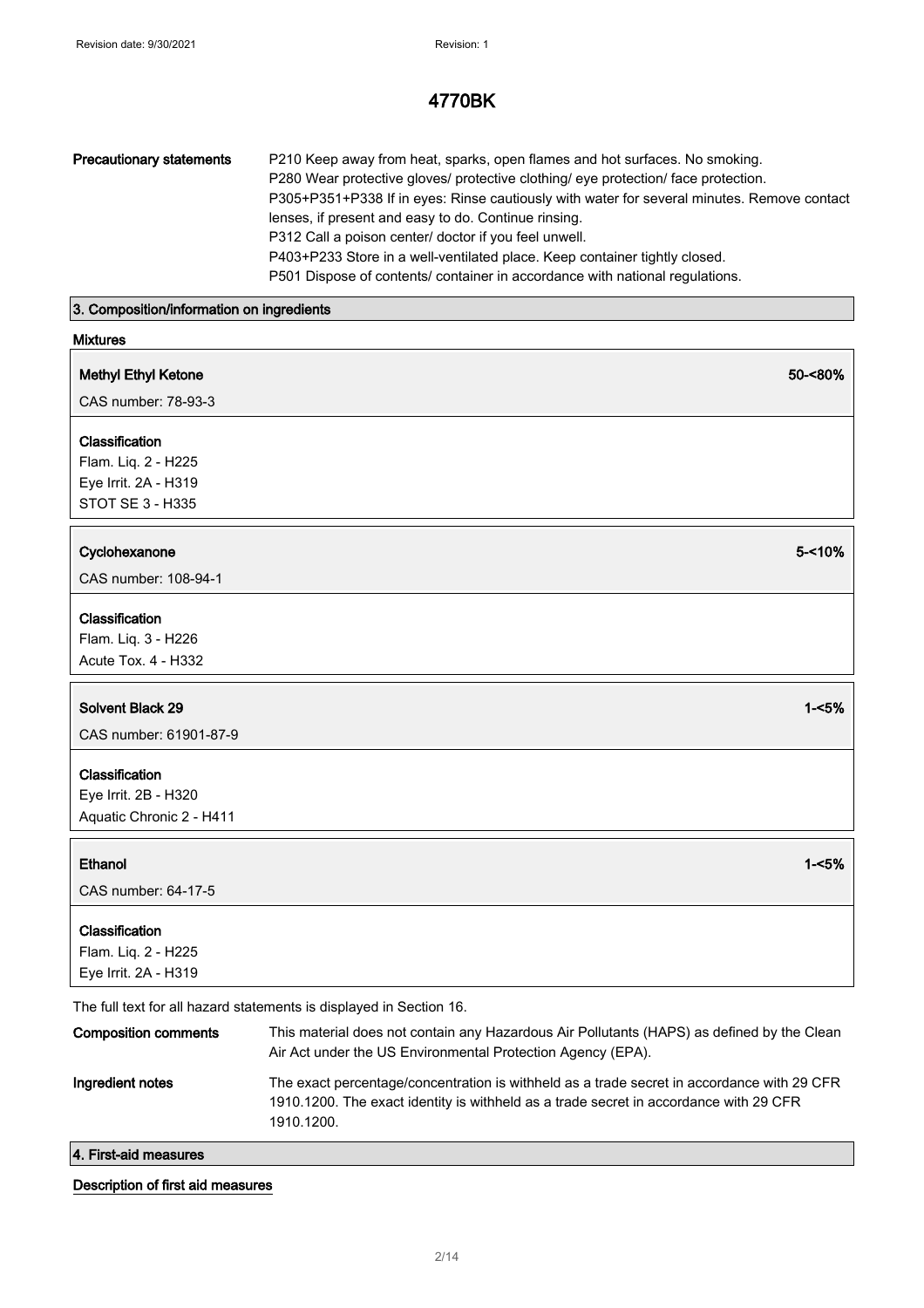| <b>General information</b>                            | Consult a physician for specific advice. If medical advice is needed, have product container or<br>label at hand. If in doubt, get medical attention promptly. Show this Safety Data Sheet to the<br>medical personnel.                                                            |  |  |  |
|-------------------------------------------------------|------------------------------------------------------------------------------------------------------------------------------------------------------------------------------------------------------------------------------------------------------------------------------------|--|--|--|
| Inhalation                                            | Move affected person to fresh air and keep warm and at rest in a position comfortable for<br>breathing. If breathing stops, provide artificial respiration. Consult a physician for specific<br>advice.                                                                            |  |  |  |
| Ingestion                                             | Do not induce vomiting. Rinse nose and mouth with water. Never give anything by mouth to<br>an unconscious person. Get medical attention immediately.                                                                                                                              |  |  |  |
| <b>Skin Contact</b>                                   | Rinse immediately contaminated clothing and skin with plenty of water before removing<br>clothes. Wash skin thoroughly with soap and water. Get medical attention if irritation persists<br>after washing. Wash clothing and clean shoes thoroughly before reuse.                  |  |  |  |
| Eye contact                                           | Rinse immediately with plenty of water. Continue to rinse for at least 15 minutes and get<br>medical attention.                                                                                                                                                                    |  |  |  |
| <b>Protection of first aiders</b>                     | First aid personnel should wear appropriate protective equipment during any rescue.                                                                                                                                                                                                |  |  |  |
|                                                       | Most important symptoms and effects, both acute and delayed                                                                                                                                                                                                                        |  |  |  |
| <b>General information</b>                            | The product is considered to be a low hazard under normal conditions of use. The severity of<br>the symptoms described will vary dependent on the concentration and the length of exposure.<br>See Section 11 for additional information on health hazards.                        |  |  |  |
| Inhalation                                            | Vapors may irritate throat/respiratory system. May cause coughing and difficulties in<br>breathing. Overexposure to organic solvents may depress the central nervous system,<br>causing dizziness and intoxication and, at very high concentrations, unconsciousness and<br>death. |  |  |  |
| Ingestion                                             | May cause irritation. May cause nausea, headache, dizziness and intoxication. May cause<br>stomach pain or vomiting. May cause liver and/or renal damage.                                                                                                                          |  |  |  |
| Skin contact                                          | May be absorbed through the skin. Prolonged or repeated contact with skin may cause<br>irritation, redness and dermatitis.                                                                                                                                                         |  |  |  |
| Eye contact                                           | This product is strongly irritating. Symptoms following overexposure may include the following:<br>Severe irritation, burning, tearing and blurred vision. Prolonged contact causes serious eye<br>and tissue damage.                                                              |  |  |  |
|                                                       | Indication of immediate medical attention and special treatment needed                                                                                                                                                                                                             |  |  |  |
| Notes for the doctor                                  | Treat symptomatically.                                                                                                                                                                                                                                                             |  |  |  |
| 5. Fire-fighting measures                             |                                                                                                                                                                                                                                                                                    |  |  |  |
| <b>Extinguishing media</b>                            |                                                                                                                                                                                                                                                                                    |  |  |  |
| Suitable extinguishing media                          | Extinguish with alcohol-resistant foam, carbon dioxide, dry powder or water fog.                                                                                                                                                                                                   |  |  |  |
| Unsuitable extinguishing<br>media                     | Water spray.                                                                                                                                                                                                                                                                       |  |  |  |
| Special hazards arising from the substance or mixture |                                                                                                                                                                                                                                                                                    |  |  |  |
| <b>Flammability Class</b>                             | 7.1 Flammable Liquid IB.                                                                                                                                                                                                                                                           |  |  |  |
| Specific hazards                                      | Flammable liquid and vapour. Vapors are heavier than air and may spread near ground and<br>travel a considerable distance to a source of ignition and flash back.                                                                                                                  |  |  |  |
| <b>Hazardous combustion</b><br>products               | Thermal decomposition or combustion products may include the following substances:<br>Carbon dioxide (CO2). Carbon monoxide (CO).                                                                                                                                                  |  |  |  |
| Advice for firefighters                               |                                                                                                                                                                                                                                                                                    |  |  |  |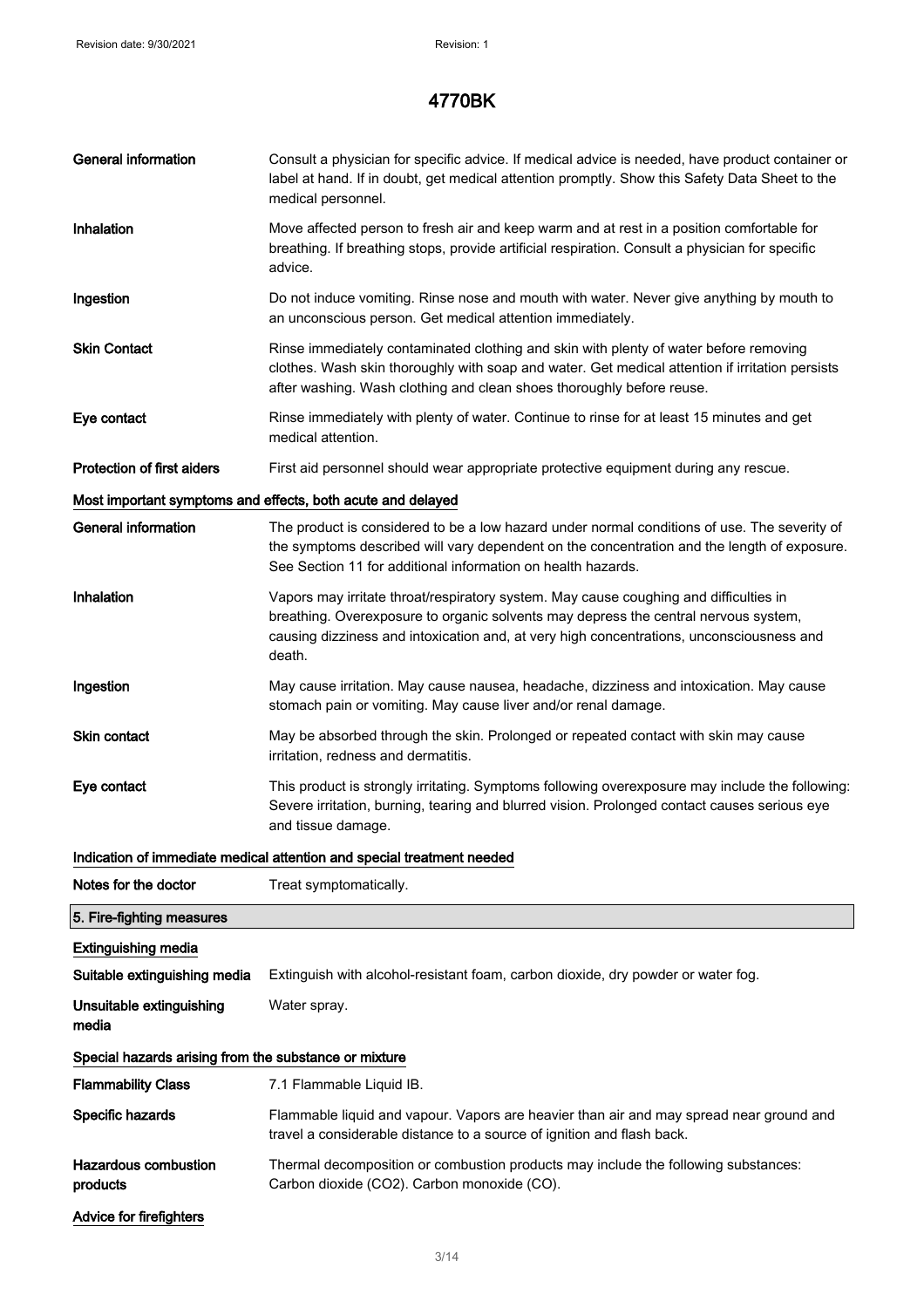| Protective actions during<br>firefighting                    | Evacuate area. Stop leak if safe to do so. Use water to keep fire exposed containers cool and<br>disperse vapors. Use water spray to reduce vapors.                                                                                                                                                                                                                                                                                                                                                                                                                                |  |  |  |  |  |
|--------------------------------------------------------------|------------------------------------------------------------------------------------------------------------------------------------------------------------------------------------------------------------------------------------------------------------------------------------------------------------------------------------------------------------------------------------------------------------------------------------------------------------------------------------------------------------------------------------------------------------------------------------|--|--|--|--|--|
| Special protective equipment<br>for firefighters             | Wear positive-pressure self-contained breathing apparatus (SCBA) and appropriate protective<br>clothing.                                                                                                                                                                                                                                                                                                                                                                                                                                                                           |  |  |  |  |  |
|                                                              | 6. Accidental release measures                                                                                                                                                                                                                                                                                                                                                                                                                                                                                                                                                     |  |  |  |  |  |
|                                                              | Personal precautions, protective equipment and emergency procedures                                                                                                                                                                                                                                                                                                                                                                                                                                                                                                                |  |  |  |  |  |
| <b>Personal precautions</b>                                  | No smoking, sparks, flames or other sources of ignition near spillage. Avoid contact with skin,<br>eyes and clothing. Avoid inhalation of vapors. Wash thoroughly after dealing with a spillage.<br>Ensure procedures and training for emergency decontamination and disposal are in place.                                                                                                                                                                                                                                                                                        |  |  |  |  |  |
| <b>Environmental precautions</b>                             |                                                                                                                                                                                                                                                                                                                                                                                                                                                                                                                                                                                    |  |  |  |  |  |
| <b>Environmental precautions</b>                             | Avoid release to the environment. Do not discharge into drains or watercourses or onto the<br>ground. Use appropriate containment to avoid environmental contamination. Spillages or<br>uncontrolled discharges into watercourses must be reported immediately to the Environmental<br>Agency or other appropriate regulatory body.                                                                                                                                                                                                                                                |  |  |  |  |  |
| Methods and material for containment and cleaning up         |                                                                                                                                                                                                                                                                                                                                                                                                                                                                                                                                                                                    |  |  |  |  |  |
| Methods for cleaning up                                      | Eliminate all sources of ignition. Stop leak if safe to do so. Do not touch or walk into spilled<br>material. Take care as floors and other surfaces may become slippery. Contain and absorb<br>spillage with sand, earth or other non-combustible material. Collect and place in suitable<br>waste disposal containers and seal securely. When handling waste, the safety precautions<br>applying to handling of the product should be considered. Dispose of waste to licensed waste<br>disposal site in accordance with the requirements of the local Waste Disposal Authority. |  |  |  |  |  |
| Reference to other sections                                  | For personal protection, see Section 8. See Section 11 for additional information on health<br>hazards. See Section 12 for additional information on ecological hazards. For waste disposal,<br>see Section 13.                                                                                                                                                                                                                                                                                                                                                                    |  |  |  |  |  |
| 7. Handling and storage                                      |                                                                                                                                                                                                                                                                                                                                                                                                                                                                                                                                                                                    |  |  |  |  |  |
| Precautions for safe handling                                |                                                                                                                                                                                                                                                                                                                                                                                                                                                                                                                                                                                    |  |  |  |  |  |
| Usage precautions                                            | Wear protective clothing as described in Section 8 of this safety data sheet.                                                                                                                                                                                                                                                                                                                                                                                                                                                                                                      |  |  |  |  |  |
| Advice on general<br>occupational hygiene                    | Do not eat, drink or smoke when using this product. Provide eyewash station and safety<br>shower. Good personal hygiene procedures should be implemented. Wash skin thoroughly<br>after handling. Wash contaminated clothing before reuse.                                                                                                                                                                                                                                                                                                                                         |  |  |  |  |  |
| Conditions for safe storage, including any incompatibilities |                                                                                                                                                                                                                                                                                                                                                                                                                                                                                                                                                                                    |  |  |  |  |  |
| <b>Storage precautions</b>                                   | Store at temperatures between 4.4°C/40°F and 32.2°C/90°F. Keep only in the original<br>container in a cool, well-ventilated place. Protect from freezing and direct sunlight. Container<br>must be kept tightly closed when not in use. Keep containers upright. Keep away from heat,<br>hot surfaces, sparks, open flames and other ignition sources. No smoking. Store in<br>accordance with national regulations.                                                                                                                                                               |  |  |  |  |  |
| Storage class                                                | Flammable liquid storage.                                                                                                                                                                                                                                                                                                                                                                                                                                                                                                                                                          |  |  |  |  |  |
| Specific end uses(s)                                         |                                                                                                                                                                                                                                                                                                                                                                                                                                                                                                                                                                                    |  |  |  |  |  |
| Specific end use(s)                                          | The identified uses for this product are detailed in Section 1.                                                                                                                                                                                                                                                                                                                                                                                                                                                                                                                    |  |  |  |  |  |
| 8. Exposure controls/Personal protection                     |                                                                                                                                                                                                                                                                                                                                                                                                                                                                                                                                                                                    |  |  |  |  |  |
| <b>Control parameters</b>                                    |                                                                                                                                                                                                                                                                                                                                                                                                                                                                                                                                                                                    |  |  |  |  |  |
| Occupational exposure limits                                 |                                                                                                                                                                                                                                                                                                                                                                                                                                                                                                                                                                                    |  |  |  |  |  |

Methyl Ethyl Ketone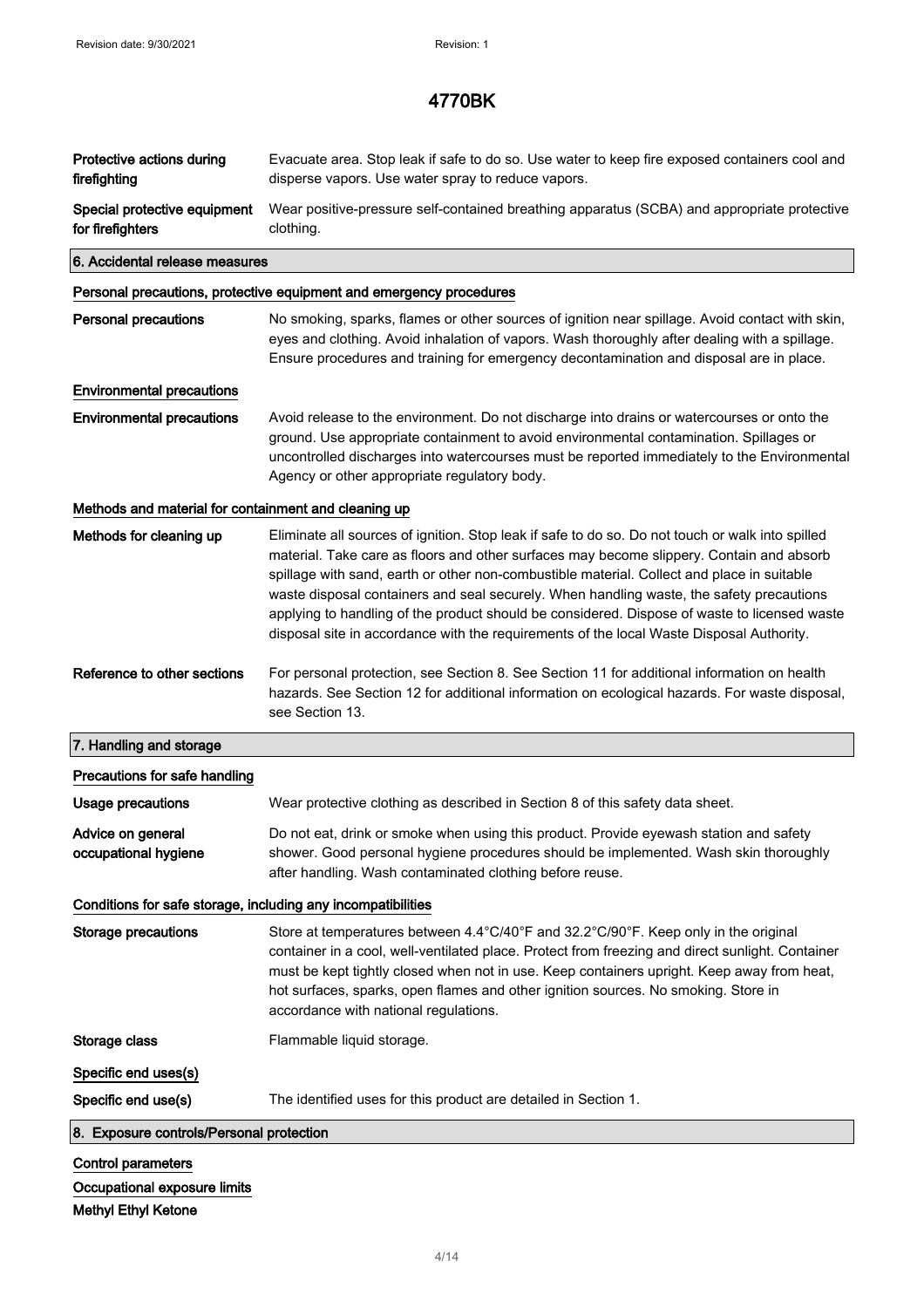Long-term exposure limit (8-hour TWA): ACGIH 200 ppm 590 mg/m<sup>3</sup> Short-term exposure limit (15-minute): ACGIH 300 ppm 885 mg/m<sup>3</sup> Long-term exposure limit (8-hour TWA): OSHA 200 ppm 590 mg/m<sup>3</sup>

#### **Cyclohexanone**

Long-term exposure limit (8-hour TWA): OSHA 50 ppm 200 mg/m<sup>3</sup> Long-term exposure limit (8-hour TWA): ACGIH 20 ppm Short-term exposure limit (15-minute): ACGIH 50 ppm A3, Sk

#### Solvent Black 29

Long-term exposure limit (8-hour TWA): OSHA 0.5 mg/m<sup>3</sup>

#### **Ethanol**

Short-term exposure limit (15-minute): ACGIH 1000 ppm 1880 mg/m<sup>3</sup> A3

Long-term exposure limit (8-hour TWA): OSHA 1000 ppm 1900 mg/m<sup>3</sup> ACGIH = American Conference of Governmental Industrial Hygienists. OSHA = Occupational Safety and Health Administration. A3 = Confirmed Animal Carcinogen with Unknown Relevance to Humans. Sk = Danger of cutaneous absorption.

Ingredient comments Data based on literature. Product not tested.

#### Methyl Ethyl Ketone (CAS: 78-93-3)

|                                     | Immediate danger to life<br>and health |                                                                                                                                                                                                                                                                                                                                | 3000 ppm                                                                                                                                            |
|-------------------------------------|----------------------------------------|--------------------------------------------------------------------------------------------------------------------------------------------------------------------------------------------------------------------------------------------------------------------------------------------------------------------------------|-----------------------------------------------------------------------------------------------------------------------------------------------------|
|                                     |                                        |                                                                                                                                                                                                                                                                                                                                | Cyclohexanone (CAS: 108-94-1)                                                                                                                       |
|                                     | Immediate danger to life<br>and health |                                                                                                                                                                                                                                                                                                                                | 700 ppm                                                                                                                                             |
|                                     |                                        |                                                                                                                                                                                                                                                                                                                                | Ethanol (CAS: 64-17-5)                                                                                                                              |
|                                     | Immediate danger to life<br>and health |                                                                                                                                                                                                                                                                                                                                | 3300 ppm                                                                                                                                            |
| <b>Exposure controls</b>            |                                        |                                                                                                                                                                                                                                                                                                                                |                                                                                                                                                     |
| Protective equipment                |                                        |                                                                                                                                                                                                                                                                                                                                |                                                                                                                                                     |
| Appropriate engineering<br>controls |                                        | As this product contains ingredients with exposure limits, process enclosures, local exhaust<br>ventilation or other engineering controls should be used to keep worker exposure below any<br>statutory or recommended limits, if use generates dust, fumes, gas, vapor or mist. Use<br>explosion-proof ventilating equipment. |                                                                                                                                                     |
| Eye/face protection                 |                                        |                                                                                                                                                                                                                                                                                                                                | Wear tight-fitting, chemical splash goggles or face shield.                                                                                         |
|                                     |                                        |                                                                                                                                                                                                                                                                                                                                | $\mathbf{r}$ , $\mathbf{r}$ , $\mathbf{r}$ , $\mathbf{r}$ , $\mathbf{r}$ , $\mathbf{r}$ , $\mathbf{r}$ , $\mathbf{r}$ , $\mathbf{r}$ , $\mathbf{r}$ |

Hand protection **It is recommended that chemical-resistant**, impervious gloves are worn. The most suitable glove should be chosen in consultation with the glove supplier/manufacturer, who can provide information about the breakthrough time of the glove material. It is recommended that gloves are made of the following material: Butyl rubber. Nitrile rubber. Rubber (natural, latex). Frequent changes are recommended.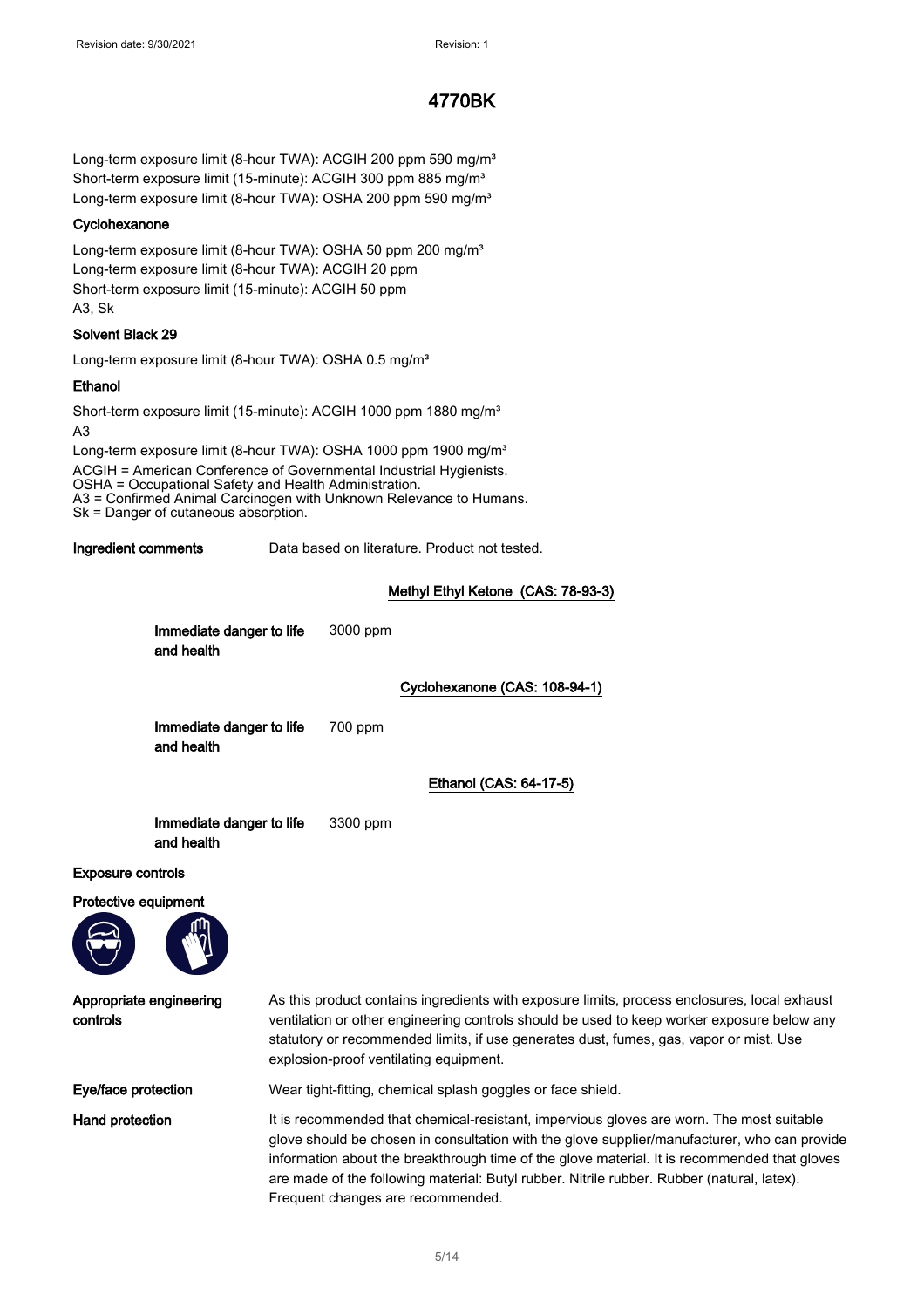| Other skin and body<br>protection         | Avoid contact with skin. Wear appropriate clothing to prevent repeated or prolonged skin<br>contact.                                                        |
|-------------------------------------------|-------------------------------------------------------------------------------------------------------------------------------------------------------------|
| Hygiene measures                          | Wash contaminated skin thoroughly after handling. Provide eyewash station and safety<br>shower.                                                             |
| <b>Respiratory protection</b>             | If ventilation is inadequate, suitable respiratory protection must be worn. Wear a respirator<br>fitted with the following cartridge: Organic vapor filter. |
| <b>Thermal hazards</b>                    | If there is a risk of contact with hot product, all protective equipment worn should be suitable<br>for use with high temperatures.                         |
| <b>Environmental exposure</b><br>controls | Keep container tightly sealed when not in use.                                                                                                              |

#### 9. Physical and chemical properties

# Information on basic physical and chemical properties Appearance Colored liquid. Color Black. Odor Ketonic. Melting point **-47°C/-53°F** Initial boiling point and range 79°C/147°F @ 760 mm Hg Flash point  $-9^{\circ}$ C/16°F Closed cup. Evaporation rate  $3.7$  (butyl acetate = 1) Upper/lower flammability or explosive limits Upper flammable/explosive limit: 11.5 % vol Lower flammable/explosive limit: 1.1 % vol **Vapor pressure** 71.25 mm Hg @ 20°C/68°F Vapor density 3.39 Relative density 0.840 g/cc 840 g/l 7.01 lbs/gal Solubility(ies) Soluble in the following materials: Ketones. Slightly soluble in water. Partition coefficient log Pow: 0.81 Auto-ignition temperature 404°C/759°F Decomposition Temperature Not applicable. **Explosive properties** Not applicable. Oxidizing properties Not applicable. Comments Information given is applicable to the product as supplied. Information declared as "Not available" or "Not applicable" is not considered to be relevant to the implementation of the proper control measures. Volatile organic compound This product contains a maximum VOC content of 765 g/l. This product contains a maximum VOC content of 6.38 lbs/gal. HAPS Content 0.00 10. Stability and reactivity

Reactivity There are no known reactivity hazards associated with this product.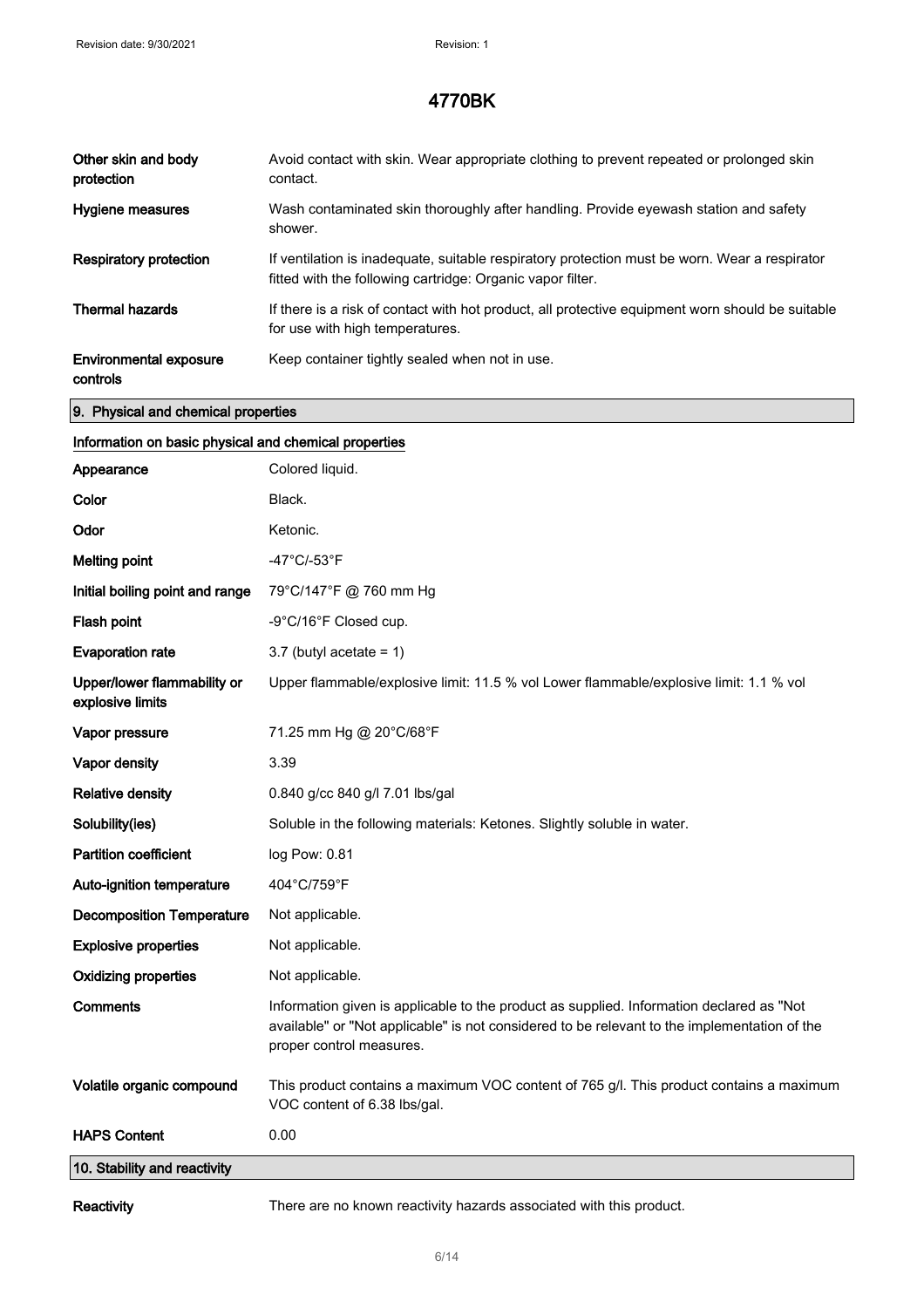| <b>Stability</b>                          |                                                                          | Stable at normal ambient temperatures and when used as recommended.                      |                                                                                    |  |  |  |
|-------------------------------------------|--------------------------------------------------------------------------|------------------------------------------------------------------------------------------|------------------------------------------------------------------------------------|--|--|--|
| <b>Conditions to avoid</b>                |                                                                          | Avoid the following conditions: Heat, sparks, flames. Freezing.                          |                                                                                    |  |  |  |
| Materials to avoid                        |                                                                          | Avoid contact with the following materials: Acids. Alkalis. Strong oxidizing agents.     |                                                                                    |  |  |  |
| products                                  | Hazardous decomposition                                                  | Heating may generate the following products: Carbon dioxide (CO2). Carbon monoxide (CO). |                                                                                    |  |  |  |
|                                           | 11. Toxicological information                                            |                                                                                          |                                                                                    |  |  |  |
|                                           | Information on toxicological effects                                     |                                                                                          |                                                                                    |  |  |  |
| <b>Toxicological effects</b>              |                                                                          |                                                                                          | Information given is based on data of the components and of similar products.      |  |  |  |
| Acute toxicity - inhalation               | ATE inhalation (vapours mg/l)                                            | 145.7                                                                                    |                                                                                    |  |  |  |
|                                           | Specific target organ toxicity - single exposure                         |                                                                                          |                                                                                    |  |  |  |
| <b>Target organs</b>                      |                                                                          |                                                                                          | Central nervous system Eyes Gastro-intestinal tract Respiratory system, lungs Skin |  |  |  |
|                                           | Specific target organ toxicity - repeated exposure                       |                                                                                          |                                                                                    |  |  |  |
|                                           | <b>Target organs</b><br>Gastro-intestinal tract Reproductive organs Skin |                                                                                          |                                                                                    |  |  |  |
| Toxicological information on ingredients. |                                                                          |                                                                                          |                                                                                    |  |  |  |
|                                           |                                                                          |                                                                                          | <b>Methyl Ethyl Ketone</b>                                                         |  |  |  |
|                                           | Acute toxicity - inhalation                                              |                                                                                          |                                                                                    |  |  |  |
|                                           | Acute toxicity inhalation<br>(LC <sub>50</sub> vapours mg/l)             |                                                                                          | 32,000.0                                                                           |  |  |  |
|                                           | <b>ATE inhalation (vapours</b><br>mg/l)                                  |                                                                                          | 32,000.0                                                                           |  |  |  |
|                                           | Serious eye damage/irritation                                            |                                                                                          |                                                                                    |  |  |  |
|                                           | Serious eye<br>damage/irritation                                         |                                                                                          | Causes serious eye irritation.                                                     |  |  |  |
|                                           |                                                                          |                                                                                          | Cyclohexanone                                                                      |  |  |  |
|                                           | Acute toxicity - inhalation                                              |                                                                                          |                                                                                    |  |  |  |
|                                           | Acute toxicity inhalation<br>(LC <sub>50</sub> vapours mg/l)             |                                                                                          | 15.0                                                                               |  |  |  |
|                                           | <b>ATE inhalation (vapours</b><br>mg/l)                                  |                                                                                          | 15.0                                                                               |  |  |  |
|                                           | Skin corrosion/irritation                                                |                                                                                          |                                                                                    |  |  |  |
|                                           | Skin corrosion/irritation                                                |                                                                                          | Irritating to skin.                                                                |  |  |  |
|                                           | Serious eye damage/irritation                                            |                                                                                          |                                                                                    |  |  |  |
|                                           | Serious eye<br>damage/irritation                                         |                                                                                          | Causes serious eye damage.                                                         |  |  |  |
|                                           | Carcinogenicity                                                          |                                                                                          |                                                                                    |  |  |  |
|                                           | <b>IARC</b> carcinogenicity                                              |                                                                                          | IARC Group 3 Not classifiable as to its carcinogenicity to humans.                 |  |  |  |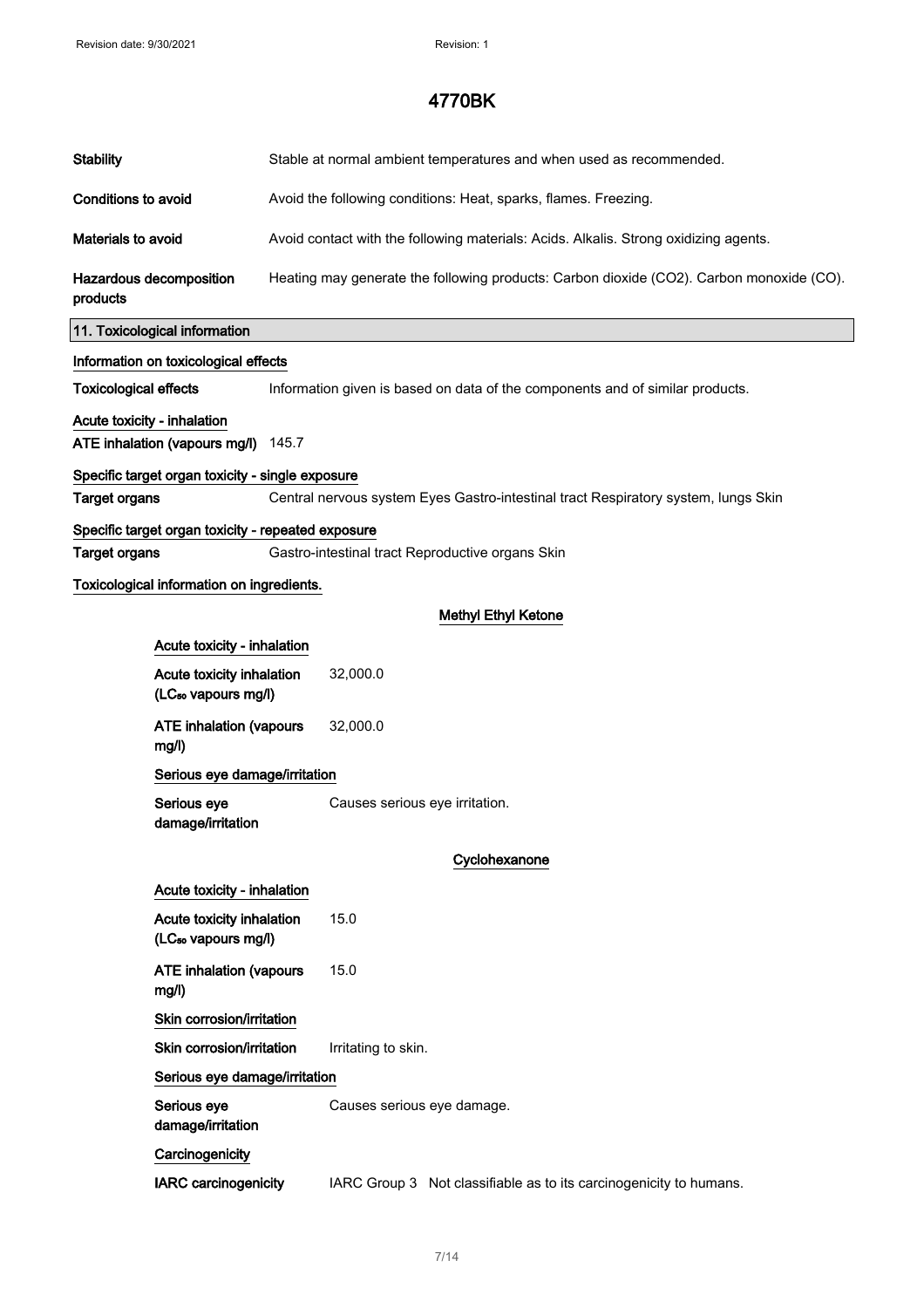#### Solvent Black 29

| Acute toxicity - oral                                        |                                                                                                                     |  |  |
|--------------------------------------------------------------|---------------------------------------------------------------------------------------------------------------------|--|--|
| Acute toxicity oral (LD <sub>50</sub><br>mg/kg)              | 2,000.1                                                                                                             |  |  |
| <b>Species</b>                                               | Rat                                                                                                                 |  |  |
| ATE oral (mg/kg)                                             | 2,000.1                                                                                                             |  |  |
| Acute toxicity - dermal                                      |                                                                                                                     |  |  |
| Acute toxicity dermal (LD <sub>50</sub> 2,000.1<br>mg/kg)    |                                                                                                                     |  |  |
| <b>Species</b>                                               | Rat                                                                                                                 |  |  |
| ATE dermal (mg/kg)                                           | 2,000.1                                                                                                             |  |  |
|                                                              | Ethanol                                                                                                             |  |  |
| Acute toxicity - inhalation                                  |                                                                                                                     |  |  |
| Acute toxicity inhalation<br>(LC <sub>50</sub> vapours mg/l) | 30,000.0                                                                                                            |  |  |
| <b>ATE inhalation (vapours</b><br>mg/l)                      | 30,000.0                                                                                                            |  |  |
| Serious eye damage/irritation                                |                                                                                                                     |  |  |
| Serious eye<br>damage/irritation                             | Causes eye irritation.                                                                                              |  |  |
| Carcinogenicity                                              |                                                                                                                     |  |  |
| Carcinogenicity                                              | Ethyl alcohol is only considered a carcinogenic and developmental hazard when<br>ingested as an alcoholic beverage. |  |  |
| <b>IARC</b> carcinogenicity                                  | IARC Group 1 Carcinogenic to humans.                                                                                |  |  |
| NTP carcinogenicity                                          | Known carcinogen.                                                                                                   |  |  |
| <b>OSHA Carcinogenicity</b>                                  | Listed as a carcinogen under OSHA                                                                                   |  |  |

12. Ecological information

# Ecological information on ingredients.

#### Methyl Ethyl Ketone

| Acute aguatic toxicity                    |                                                                                                                                  |  |
|-------------------------------------------|----------------------------------------------------------------------------------------------------------------------------------|--|
| Acute toxicity - fish                     | LC <sub>50</sub> , : 1690 mg/l, Lepomis macrochirus (Bluegill)<br>$LC_{50}$ , : 3220 mg/l, Pimephales promelas (Fat-head Minnow) |  |
|                                           | Cyclohexanone                                                                                                                    |  |
| Acute aquatic toxicity                    |                                                                                                                                  |  |
| Acute toxicity - fish                     | LC <sub>50</sub> , 96 hours: >100 mg/l, Pimephales promelas (Fat-head Minnow)                                                    |  |
| Acute toxicity - aquatic<br>invertebrates | EC <sub>50</sub> , 48 hours: >100 mg/l, Daphnia magna                                                                            |  |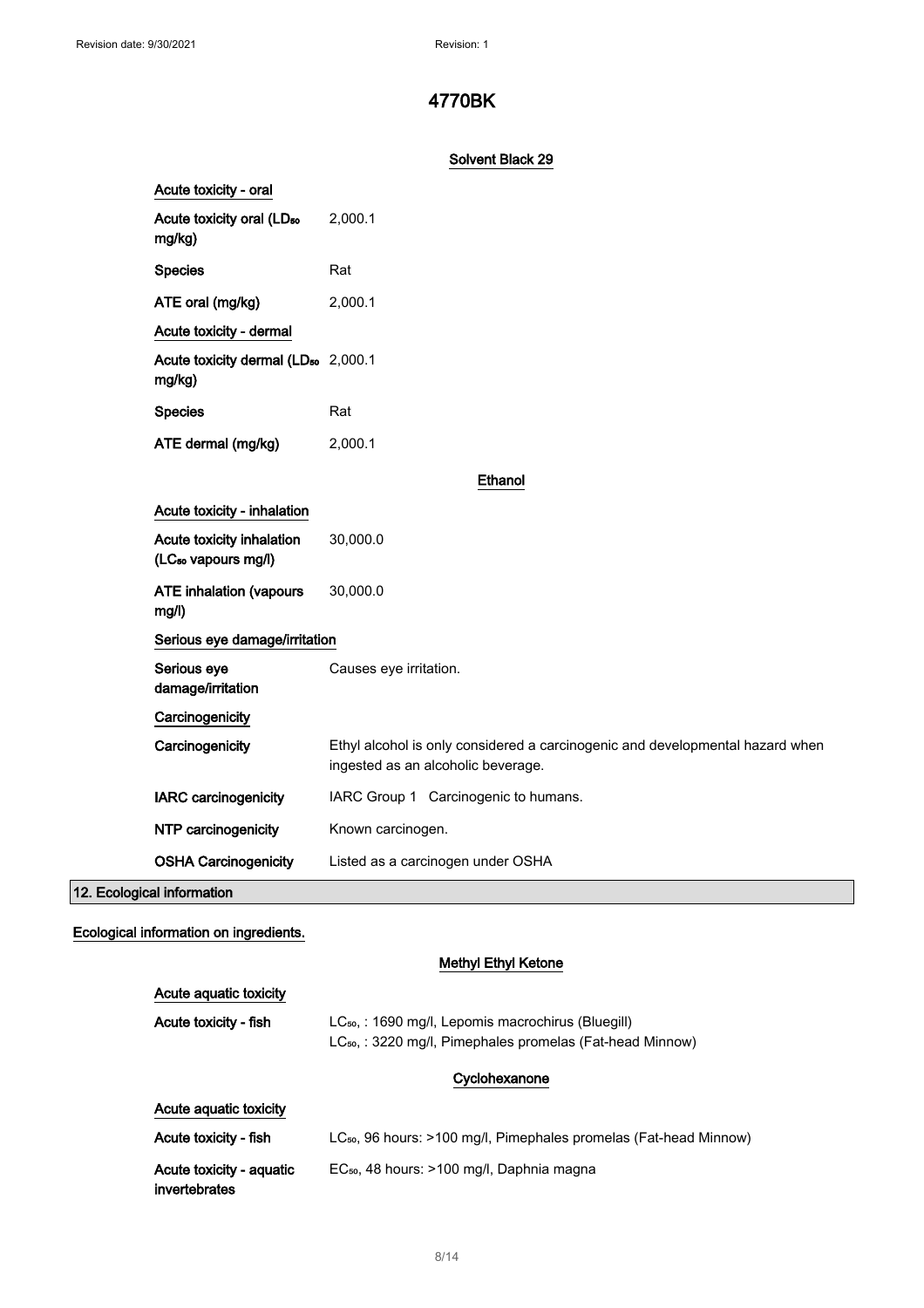|                              | Acute toxicity - aquatic<br>plants        |                    | EC <sub>50</sub> , 72 hours: >100 mg/l, Desmodesmus subspicatus                 |
|------------------------------|-------------------------------------------|--------------------|---------------------------------------------------------------------------------|
|                              | Acute toxicity -<br>microorganisms        |                    | EC <sub>50</sub> , 30 minutes: >1000 mg/l, Activated sludge                     |
|                              |                                           |                    | Solvent Black 29                                                                |
|                              | Acute aquatic toxicity                    |                    |                                                                                 |
|                              | Acute toxicity - fish                     |                    | LC <sub>50</sub> , : 2.0 mg/l, Fish                                             |
|                              | Acute toxicity - aquatic<br>invertebrates |                    | EC <sub>so</sub> , : 1000 mg/l, Daphnia magna                                   |
|                              | Acute toxicity - aquatic<br>plants        |                    | EC <sub>50</sub> , 96 hours: > 0.42 mg/l, Algae                                 |
|                              |                                           |                    | Ethanol                                                                         |
|                              | Acute aquatic toxicity                    |                    |                                                                                 |
|                              | Acute toxicity - fish                     |                    | LC <sub>50</sub> , 96 hours: 14,200 mg/l, Pimephales promelas (Fat-head Minnow) |
|                              | Acute toxicity - aquatic<br>invertebrates |                    | NOEC, 9 days: 9.6 mg/l, Daphnia magna                                           |
|                              | Acute toxicity - aquatic<br>plants        |                    | EC <sub>50</sub> , 72 hours: 275 mg/l, Freshwater algae                         |
|                              | Persistence and degradability             |                    |                                                                                 |
|                              | Ecological information on ingredients.    |                    |                                                                                 |
|                              |                                           |                    | Cyclohexanone                                                                   |
|                              | Biodegradation                            |                    | Soil - Degradation 90 - 100: 28 days                                            |
|                              |                                           |                    | Solvent Black 29                                                                |
|                              | Persistence and<br>degradability          |                    | Not readily biodegradable.                                                      |
|                              | <b>Bioaccumulative potential</b>          |                    |                                                                                 |
| <b>Partition coefficient</b> |                                           | log Pow: 0.81      |                                                                                 |
|                              | Ecological information on ingredients.    |                    |                                                                                 |
|                              |                                           |                    | Cyclohexanone                                                                   |
|                              | <b>Partition coefficient</b>              |                    | log Pow: 0.81                                                                   |
|                              |                                           |                    | Ethanol                                                                         |
|                              |                                           |                    |                                                                                 |
|                              | <b>Partition coefficient</b>              |                    | log Pow: -0.32                                                                  |
| Mobility in soil             |                                           |                    |                                                                                 |
| <b>Mobility</b>              |                                           | No data available. |                                                                                 |
| Other adverse effects        |                                           |                    |                                                                                 |
| Other adverse effects        |                                           | Not applicable.    |                                                                                 |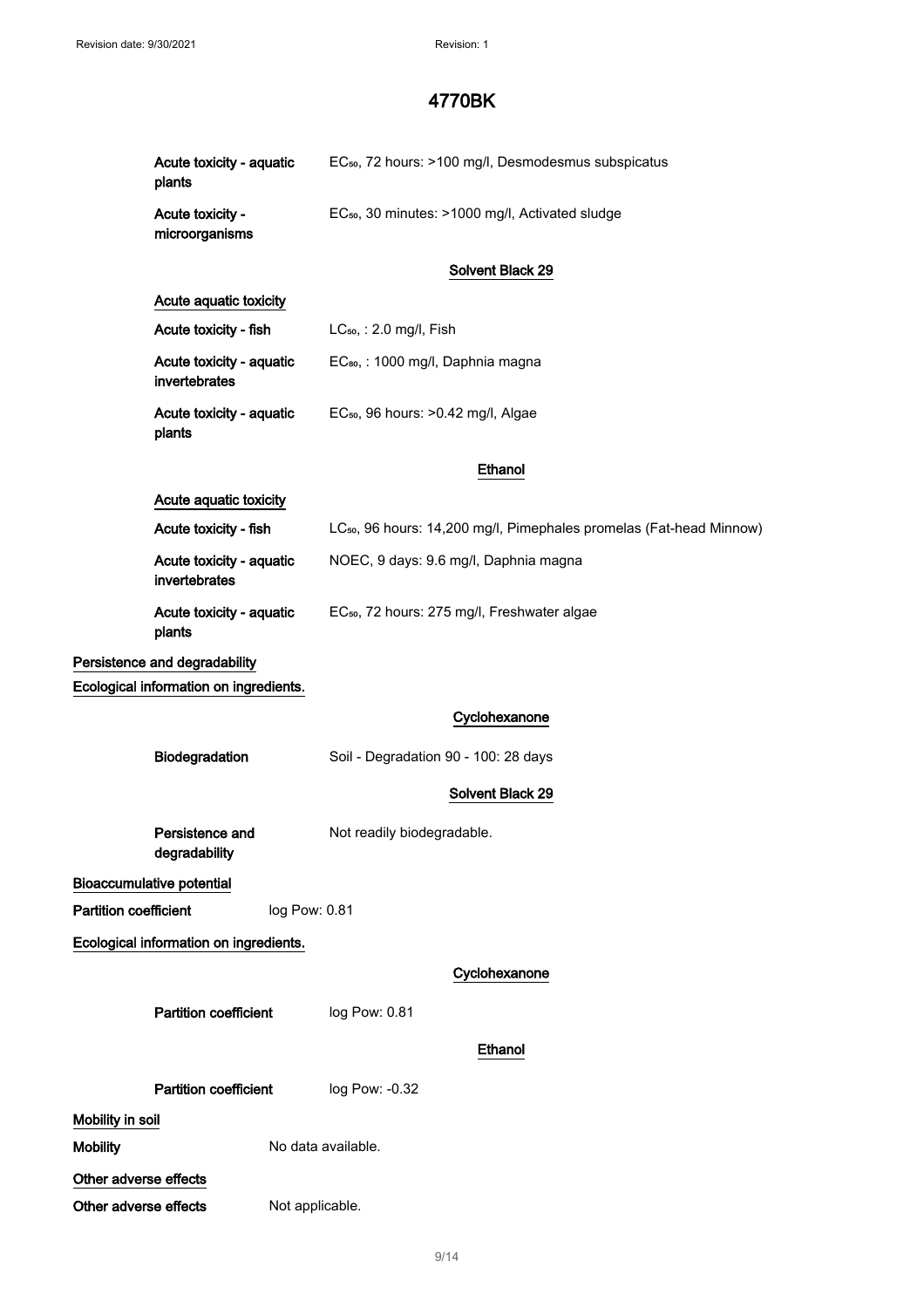| 13. Disposal considerations              |                                                                                                                                                                                                                                                                                                                                                                                                                                                                                                                                                                                                                                        |
|------------------------------------------|----------------------------------------------------------------------------------------------------------------------------------------------------------------------------------------------------------------------------------------------------------------------------------------------------------------------------------------------------------------------------------------------------------------------------------------------------------------------------------------------------------------------------------------------------------------------------------------------------------------------------------------|
| Waste treatment methods                  |                                                                                                                                                                                                                                                                                                                                                                                                                                                                                                                                                                                                                                        |
| <b>General information</b>               | The generation of waste should be minimized or avoided wherever possible. When handling<br>waste, the safety precautions applying to handling of the product should be considered.<br>Dispose of waste to licensed waste disposal site in accordance with the requirements of the<br>local Waste Disposal Authority. Dispose of waste product or used containers in accordance<br>with local regulations Disposal of this product, process solutions, residues and by-products<br>should at all times comply with the requirements of environmental protection and waste<br>disposal legislation and any local authority requirements. |
| <b>Disposal methods</b>                  | Dispose of contents/container in accordance with national regulations. Dispose of waste to<br>licensed waste disposal site in accordance with the requirements of the local Waste Disposal<br>Authority. When handling waste, the safety precautions applying to handling of the product<br>should be considered.                                                                                                                                                                                                                                                                                                                      |
| 14. Transport information                |                                                                                                                                                                                                                                                                                                                                                                                                                                                                                                                                                                                                                                        |
| <b>UN Number</b>                         |                                                                                                                                                                                                                                                                                                                                                                                                                                                                                                                                                                                                                                        |
| UN No. (TDG)                             | 1210                                                                                                                                                                                                                                                                                                                                                                                                                                                                                                                                                                                                                                   |
| UN No. (IMDG)                            | 1210                                                                                                                                                                                                                                                                                                                                                                                                                                                                                                                                                                                                                                   |
| UN No. (ICAO)                            | 1210                                                                                                                                                                                                                                                                                                                                                                                                                                                                                                                                                                                                                                   |
| UN No. (DOT)                             | 1210                                                                                                                                                                                                                                                                                                                                                                                                                                                                                                                                                                                                                                   |
| UN proper shipping name                  |                                                                                                                                                                                                                                                                                                                                                                                                                                                                                                                                                                                                                                        |
| Proper shipping name (TDG)               | PRINTING INK                                                                                                                                                                                                                                                                                                                                                                                                                                                                                                                                                                                                                           |
| Proper shipping name (IMDG) PRINTING INK |                                                                                                                                                                                                                                                                                                                                                                                                                                                                                                                                                                                                                                        |
| Proper shipping name (ICAO)              | PRINTING INK                                                                                                                                                                                                                                                                                                                                                                                                                                                                                                                                                                                                                           |
| Proper shipping name (DOT)               | PRINTING INK                                                                                                                                                                                                                                                                                                                                                                                                                                                                                                                                                                                                                           |
| Transport hazard class(es)               |                                                                                                                                                                                                                                                                                                                                                                                                                                                                                                                                                                                                                                        |
| <b>TDG class</b>                         | 3                                                                                                                                                                                                                                                                                                                                                                                                                                                                                                                                                                                                                                      |
| TDG label(s)                             | 3                                                                                                                                                                                                                                                                                                                                                                                                                                                                                                                                                                                                                                      |
| <b>IMDG Class</b>                        | 3                                                                                                                                                                                                                                                                                                                                                                                                                                                                                                                                                                                                                                      |
| ICAO class/division                      | 3                                                                                                                                                                                                                                                                                                                                                                                                                                                                                                                                                                                                                                      |
| <b>Transport labels</b>                  |                                                                                                                                                                                                                                                                                                                                                                                                                                                                                                                                                                                                                                        |
| Packing group                            |                                                                                                                                                                                                                                                                                                                                                                                                                                                                                                                                                                                                                                        |
| <b>TDG Packing Group</b>                 | Ш                                                                                                                                                                                                                                                                                                                                                                                                                                                                                                                                                                                                                                      |

| <b>IMDG packing group</b> | Ш |
|---------------------------|---|
| ICAO packing group        | н |
| DOT packing group         | Ш |
| Environmental hazards     |   |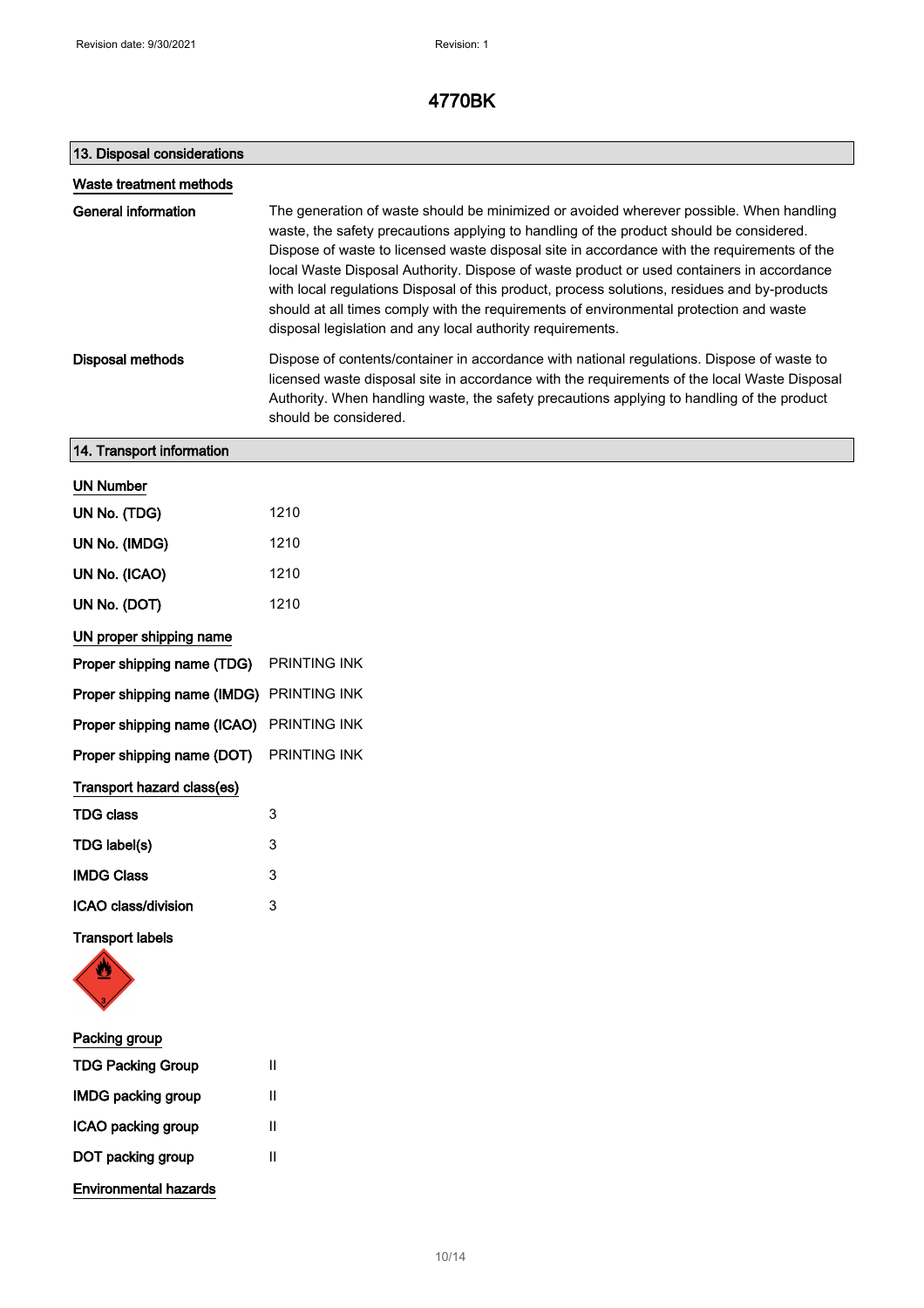#### Environmentally Hazardous Substance

No.

#### Special precautions for user

EmS F-E, S-D

#### 15. Regulatory information

Regulatory References OSHA Hazard Communication Standard, 29 CFR 1910.1200

#### US Federal Regulations

#### CERCLA/Superfund, Hazardous Substances/Reportable Quantities (EPA)

Methyl Ethyl Ketone Final CERCLA RQ: 5000(2270) pounds (Kilograms)

**Cyclohexanone** Final CERCLA RQ: 5000(2270) pounds (Kilograms)

#### SARA (311/312) Hazard Categories

Solvent Black 29 **Acute** Methyl Ethyl Ketone

Fire Acute **Chronic** 

**Cyclohexanone** Fire Acute Chronic

**Ethanol** Acute Chronic Fire

#### US State Regulations

#### California Proposition 65 Carcinogens and Reproductive Toxins

Ethanol

Carcinogen and developmental toxin.

#### California Air Toxics "Hot Spots" (A-I)

Methyl Ethyl Ketone

#### California Directors List of Hazardous Substances

The following ingredients are listed:

Methyl Ethyl Ketone

**Cyclohexanone** 

Ethanol

#### Massachusetts "Right To Know" List

The following ingredients are listed:

Methyl Ethyl Ketone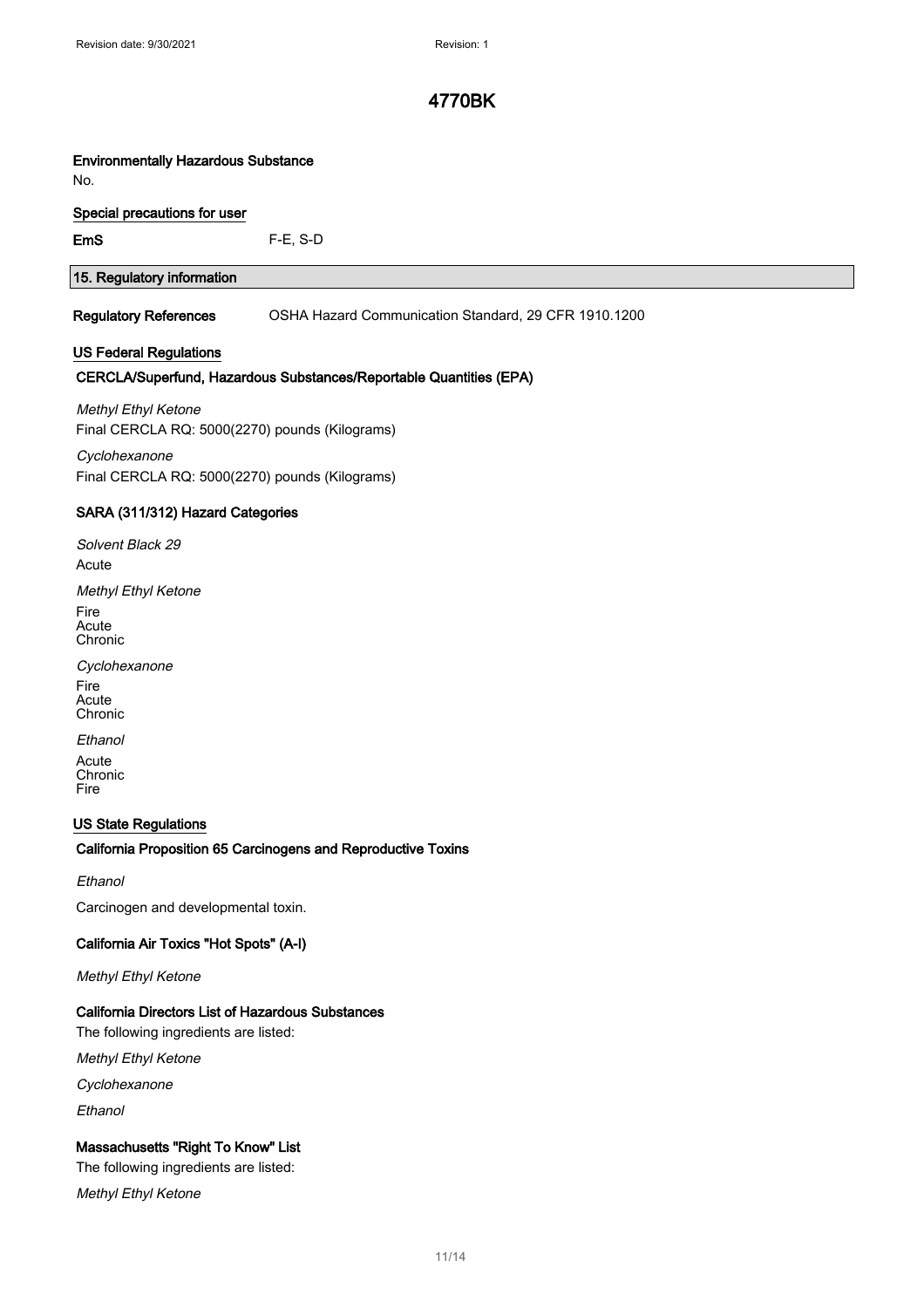**Cyclohexanone** 

**Ethanol** 

#### Rhode Island "Right To Know" List

The following ingredients are listed:

Methyl Ethyl Ketone

**Cyclohexanone** 

Ethanol

#### Minnesota "Right To Know" List

The following ingredients are listed:

Methyl Ethyl Ketone

**Cyclohexanone** 

**Fthanol** 

#### New Jersey "Right To Know" List

The following ingredients are listed:

Methyl Ethyl Ketone

**Cyclohexanone** 

Ethanol

#### Pennsylvania "Right To Know" List

The following ingredients are listed:

Methyl Ethyl Ketone

Cyclohexanone

**Ethanol** 

#### Inventories

EU - EINECS/ELINCS

All the ingredients are listed or exempt.

#### Canada - DSL/NDSL

All the ingredients are listed or exempt.

#### US - TSCA

All the ingredients are listed or exempt.

#### Australia - AICS

Methyl Ethyl Ketone Cyclohexanone Ethanol

#### Japan - ENCS

Methyl Ethyl Ketone Cyclohexanone Ethanol

#### Korea - KECI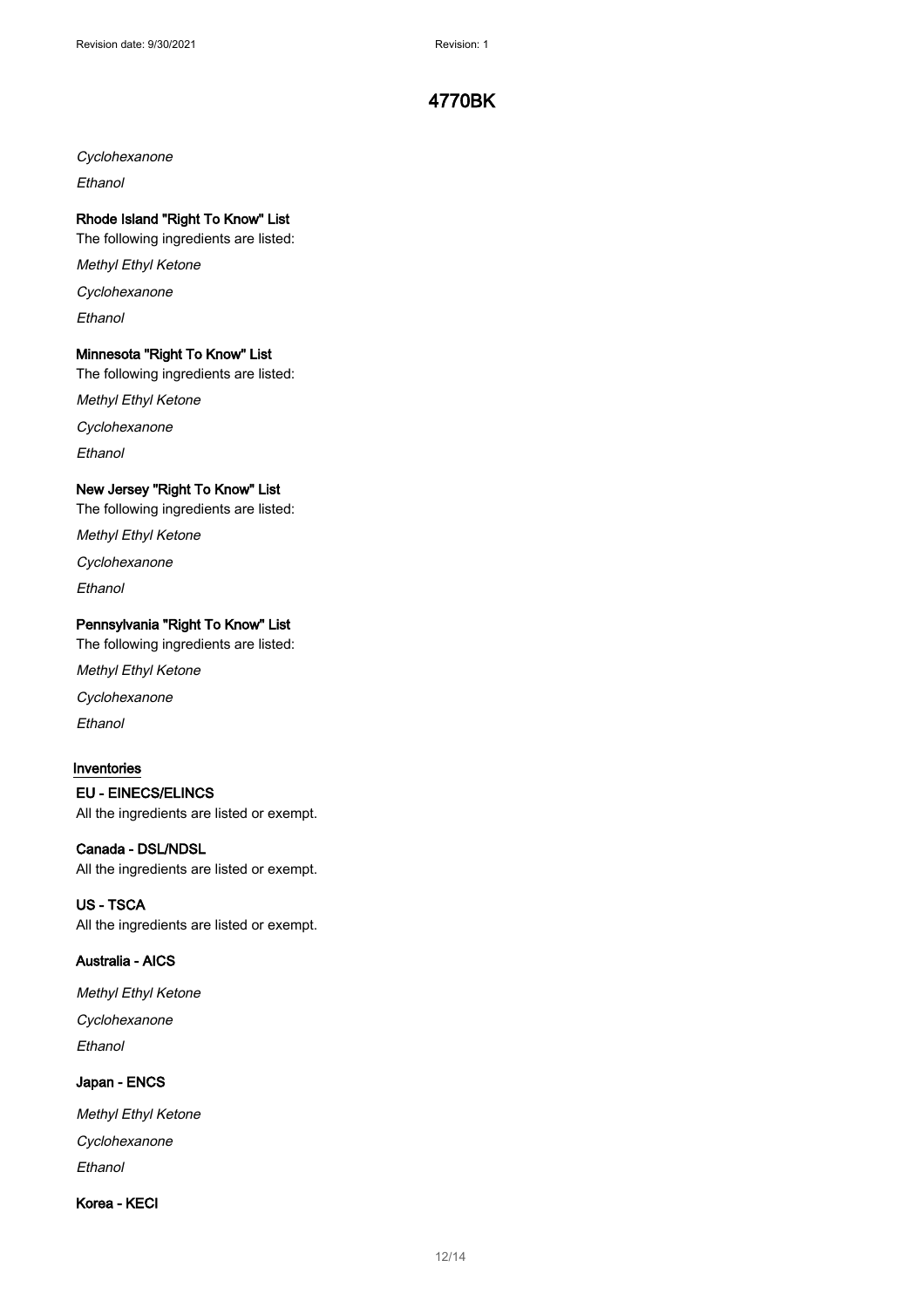#### Methyl Ethyl Ketone

Cyclohexanone

**Ethanol** 

#### China - IECSC

Methyl Ethyl Ketone Cyclohexanone

Ethanol

#### Philippines - PICCS

The following ingredients are listed:

Methyl Ethyl Ketone

Cyclohexanone

Ethanol

#### New Zealand - NZIOC

Methyl Ethyl Ketone Cyclohexanone

Ethanol

#### Taiwan - TCSI

The following ingredients are listed:

Methyl Ethyl Ketone

Cyclohexanone

Ethanol

#### 16. Other information

| <b>Issued by</b>           | Matthews Marking Systems - Chemical Services Department                                                                                                                                                                                                                          |  |
|----------------------------|----------------------------------------------------------------------------------------------------------------------------------------------------------------------------------------------------------------------------------------------------------------------------------|--|
| <b>Revision date</b>       | 9/30/2021                                                                                                                                                                                                                                                                        |  |
| Revision                   | 1                                                                                                                                                                                                                                                                                |  |
| SDS No.                    | 6107                                                                                                                                                                                                                                                                             |  |
| <b>SDS status</b>          | Approved.                                                                                                                                                                                                                                                                        |  |
| Hazard statements in full  | H225 Highly flammable liquid and vapor.<br>H226 Flammable liquid and vapor.<br>H319 Causes serious eye irritation.<br>H320 Causes eye irritation.<br>H332 Harmful if inhaled.<br>H335 May cause respiratory irritation.<br>H411 Toxic to aquatic life with long lasting effects. |  |
| NFPA - health hazard       | Temporary incapacitation, injury. (2)                                                                                                                                                                                                                                            |  |
| NFPA - flammability hazard | Ignites easily. (3)                                                                                                                                                                                                                                                              |  |
| NFPA - instability hazard  | Normally stable. (0)                                                                                                                                                                                                                                                             |  |
| ACA HMIS Health rating.    | Moderate hazard. (2) Chronic hazard. (*)                                                                                                                                                                                                                                         |  |